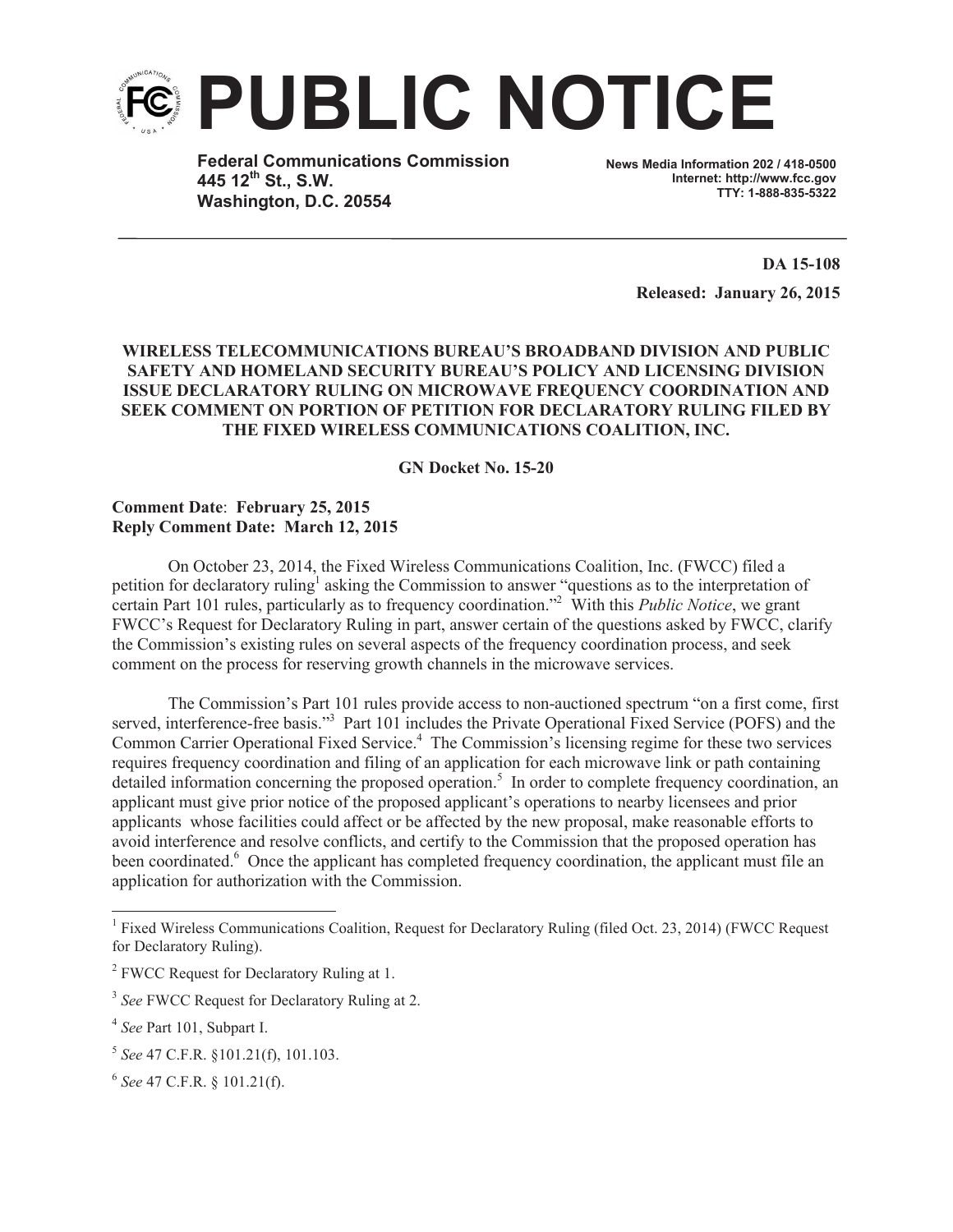On September 3, 2014, the Broadband Division (Division) of the Wireless Telecommunications Bureau (Bureau) issued an order resolving a frequency coordination dispute between Auburn Data Systems, LLC and Geodesic Networks, LLC.<sup>7</sup> FWCC alleges that the *Geodesic Order* caused "uncertainty and concern among fixed wireless interests" as to the proper interpretation of the Commission's rules on the following issues:

- 1. When a party requests an expedited frequency coordination, and receives no response within the requested response period, is frequency coordination then complete, or must the party obtain affirmative responses from potentially affected licensees and prior applicants?
- 2. Similarly, when a party modifies a prior coordination notice (PCN), do potentially affected parties have a duty to make a timely response, so that their silence connotes assent, or does the party that issued the PCN have a duty to obtain affirmative responses?
- 3. What are the procedures for challenging an application as having been improperly filed, both before and after the grant of the license? $8<sup>8</sup>$

In addition, FWCC raises an additional issue:

4. When a party has coordinated growth channels, and another party seeks to license those channels, which party has the burden of showing need for the channels? What are the elements of a successful showing? Is there a fixed time limit for holding growth channels $2^9$ 

Initially, it is important to note that neither party in the *Geodesic Order* fully complied with our coordination rules. Geodesic requested expedited coordination but failed to affirmatively contact each licensee and applicant prior to filing.<sup>10</sup> Auburn, on the other hand, failed to respond to Geodesic's request for expedited coordination.<sup>11</sup> The Division's decision not to set aside the grant of Geodesic's applications should not be read as a holding that Geodesic fully complied with our rules.

#### **Question 1: Responses to Frequency Coordination Requests**

With respect to FWCC's first question, the response requirements under the Commission's frequency coordination rules are different depending upon whether a party files a PCN with a regular 30 day notification period or an expedited PCN, with a notification period of fewer than 30 days. The Commission's rule for PCNs with a 30-day notification period states as follows:

<sup>7</sup> Geodesic Networks, LLC, *Memorandum Opinion and Order and Order on Reconsideration*, 29 FCC Rcd 10429 (WTB BD 2014) (*Geodesic Order*).

<sup>&</sup>lt;sup>8</sup> FWCC Request for Declaratory Ruling at 2.

<sup>9</sup> *Id.*

<sup>10</sup> *Geodesic Order*, 29 FCC Rcd at 10433 ¶ 13.

<sup>11</sup> *Geodesic Order*, 29 FCC Rcd at 10433 ¶ 13.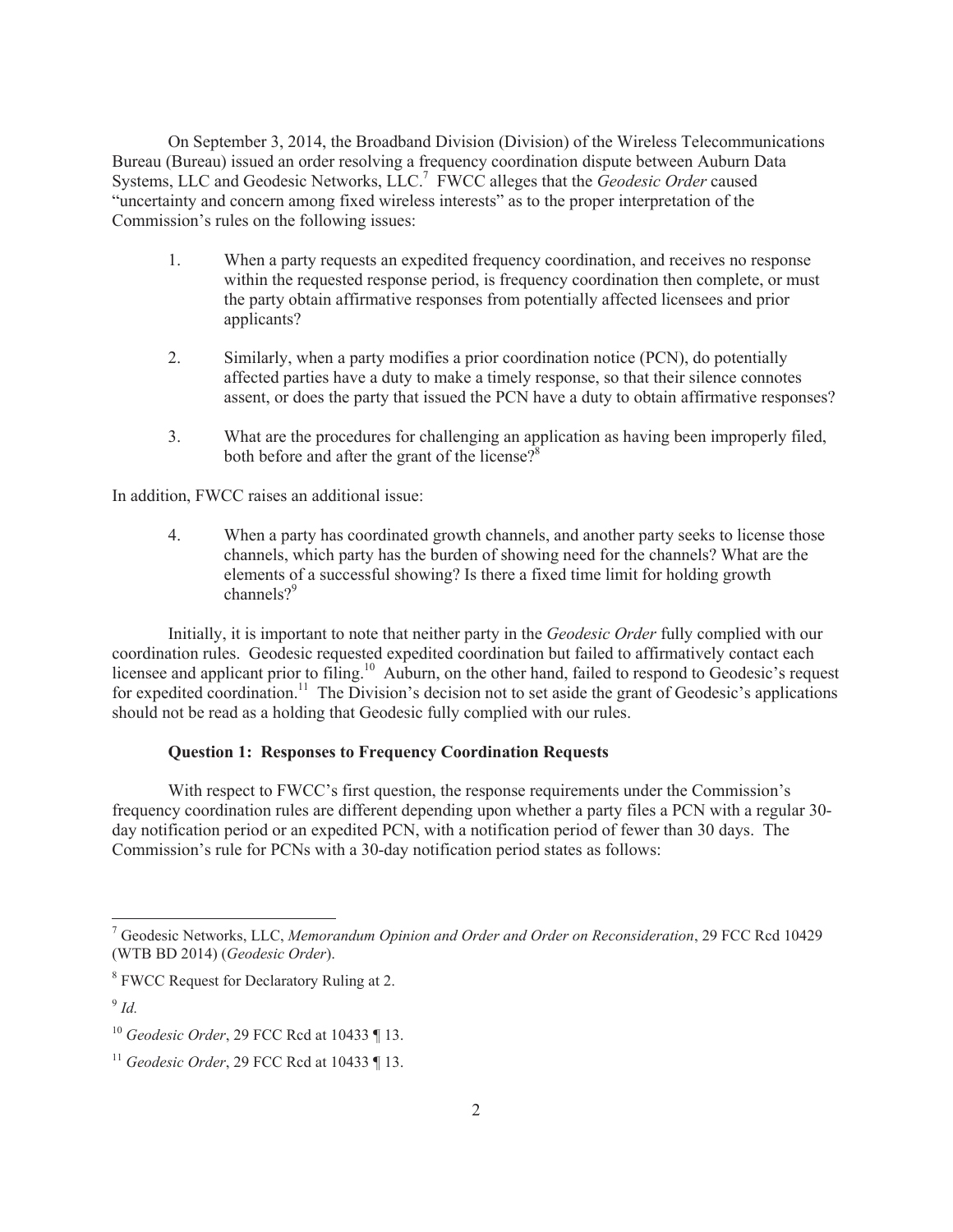Response to notification should be made as quickly as possible, even if no technical problems are anticipated. Any response to notification indicating potential interference must specify the technical details and must be provided to the applicant, in writing, within the 30-day notification period. Every reasonable effort should be made by all applicants, permittees and licensees to eliminate all problems and conflicts. *If no response to notification is received within 30 days, the applicant will be deemed to have made reasonable efforts to coordinate and may file its application without a response*… (Emphasis added).

In other words, with regular 30-day coordination, silence means assent. In contrast, for expedited PCNs, the requesting party must receive written concurrence (or verbal concurrence, with written concurrence to follow) from affected parties."<sup>13</sup> Section 101.103(d)(2)(vi) of the Commission's rules fully states:

An expedited coordination period (less than 30 days) may be requested when deemed necessary by a notifying party. The coordination notice should be identified as "expedited" and the requested response date should be clearly indicated. However, circumstances preventing a timely response from the receiving party should be accommodated accordingly. *It is the responsibility of the notifying party to receive written concurrence (or verbal, with written to follow) from affected parties or their coordination representatives.* (Emphasis added).<sup>14</sup>

As the Division noted in the *Geodesic Order*, however, an applicant or licensee who receives a PCN with a request for expedited response also has a duty to promptly respond to that request. Section  $101.103(d)(2)(iv)$  of the Commission's rules states:

Response to notification should be made as quickly as possible, even if no technical problems are anticipated.<sup>15</sup>

Accordingly, an applicant or licensee who receives a request for expedited coordination should make a good faith attempt to comply with the request. If the applicant or licensee is unable to timely respond to the request for expedited coordination, it should inform the other party that additional time is required. Absent extraordinary circumstances, the party submitting the PCN must accommodate that request for additional time.<sup>16</sup> Once 30 days passes, however, the party submitting the PCN is entitled to assume that it has completed coordination with the responding party unless the responding party provides a specific objection. $17$ 

All applicants and licensees have a fundamental duty to work with each other in the frequency coordination process. As the rules state, "Every reasonable effort should be made by all applicants,

 $15$  47 C.F.R. § 101.103(d)(2)(iv).

 $12$  47 C.F.R. § 101.103(d)(2)(iv).

<sup>13</sup> *See* 47 C.F.R. § 101.103(d)(2)(vi).

 $^{14}$  47 C.F.R. § 101.103(d)(2)(vi).

<sup>16</sup> *See Geodesic Order*, 29 FCC Rcd at 10433 ¶ 13.

<sup>17</sup> *See* 47 C.F.R. § 101.103(d)(2)(iv).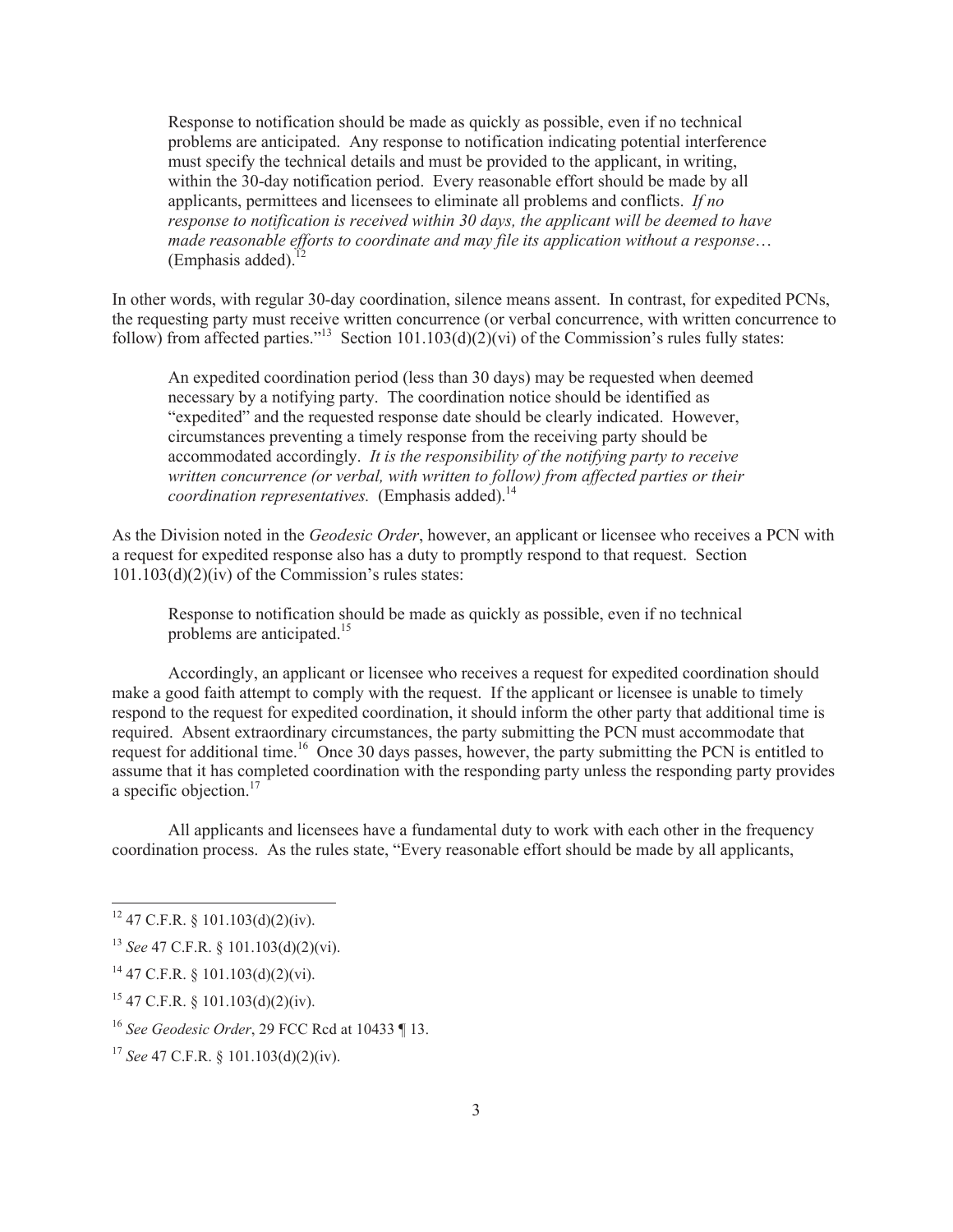permittees and licensees to eliminate all problems and conflicts."<sup>18</sup> Such reasonable efforts shall include reasonable and prompt efforts to communicate with each other.

## **Question 2: Modifying Prior Coordination Notices**

Section 101.103(d)(2)(viii) of the Commission's rules applies to situations where the notifying party makes technical changes to a system before the coordination process is complete.<sup>19</sup> The rule states as follows:

Where a number of technical changes become necessary for a system during the course of coordination, an attempt should be made to minimize the number of separate notifications for these changes. Where the changes are incorporated into a completely revised notice, the items that were changed from the previous notice should be identified. When changes are not numerous or complex, the party receiving the changed notification should make an effort to respond in less than 30 days. When the notifying party believes a shorter response time is reasonable and appropriate, it may be helpful for that party to so indicate in the notice and perhaps suggest a response date...<sup>20</sup>

First, we point out that modifying a PCN does not limit a responding party's rights under the other frequency coordination rules. Thus, if an applicant submits a regular PCN but then modifies that PCN before the 30-day response period has run, the responding licensee or applicant still has, at a minimum, 30 days from the date of the original PCN to respond. Similarly, if an applicant originally requested expedited coordination, and then modifies its PCN, it must still comply with the expedited coordination provisions of Section 101.103(d)(2)(vi) of the Commission's rules, including the requirement to affirmatively contact other licensees and applicants prior to filing its application with the **Commission** 

If an applicant modifies its PCN, and the changes are not numerous or complex, the rule contemplates that the party receiving the changed notification should respond in fewer than 30 days (from the date of notification of the modification). The rule also allows a notifying party to suggest a deadline for responding.<sup>21</sup> Provided that the changes are not numerous or complex and the suggested date does not shorten the original 30 day response time, if the receiving party does not reply within the time frame suggested by the notifying party, silence generally means assent to the request.

Further, Section  $101.103(d)(2)(ix)$  of the Commission's rules states, "[i]f, after coordination is successfully completed, it is determined that a subsequent change could have no impact on some parties receiving the original notification, these parties must be notified of the change and of the coordinator's opinion that no response is required."<sup>22</sup> This post-coordination rule does not require a 30 day response period, nor does it require the applicant to receive an affirmative response from the other licensees. To our knowledge, this rule appears to be working effectively.

 $18$  47 C.F.R. § 101.103(d)(2)(iv).

 $19$  47 C.F.R. § 101.103(d)(2)(viii).

 $20$  47 C.F.R. § 101.103(d)(2)(viii).

 $^{21}$  47 C.F.R. § 101.103(d)(2)(viii).

<sup>&</sup>lt;sup>22</sup> 47 C.F.R. § 101.103(d)(2)(ix).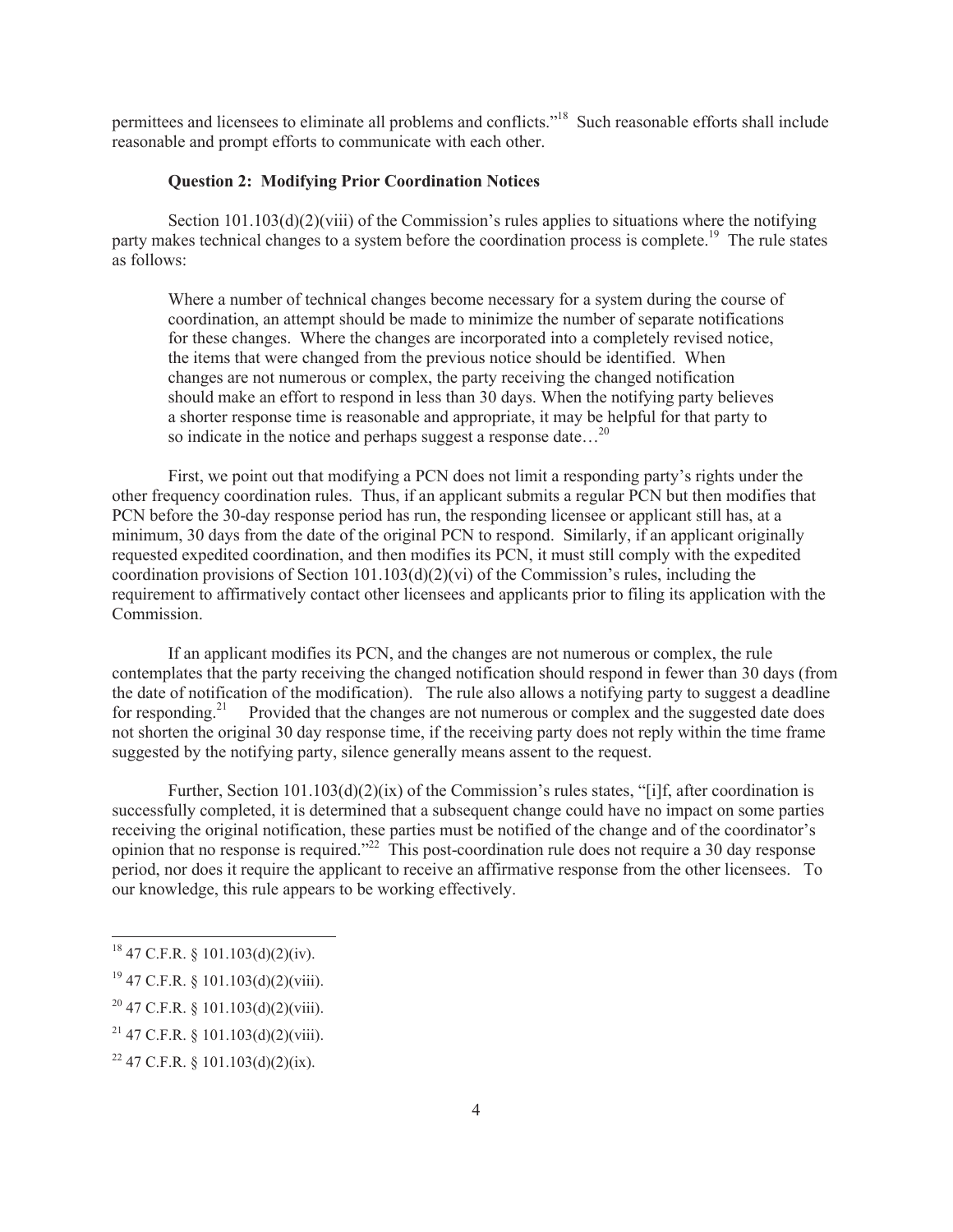We note that in any case where a responding party has previously objected to a PCN and an applicant modifies the PCN in an attempt to respond to the objection, the applicant should affirmatively contact the objecting party to determine if the modification addresses the objection.<sup>23</sup>

## **Question 3 – Procedures for Challenging Applications**

The procedure for challenging an application as improperly filed depends on whether the application is filed in the Common Carrier Operational Fixed Service or the Private Operational Fixed Service (POFS). Applications in the Common Carrier Operational Fixed Service are subject to a mandatory 30-day public notice period and to petitions to deny.<sup>24</sup>

In contrast, as we stated in the *Geodesic Order*, applications for POFS licenses are not subject to the public notice requirement or to petitions to deny as set forth in Section 309(b) and 309(d)(1) of the Communications Act of 1934, as amended.<sup>25</sup> The only option for a party who wishes to challenge a POFS application prior to action on that application is to file an informal objection.<sup>26</sup> We will receive and may consider informal objections filed before an application for a private microwave license is granted. This is the approach the Wireless Telecommunications Bureau took in the *Geodesic Order*, where it treated Geodesic's improperly filed petition to deny as an informal objection and ruled on the informal objection on the merits.<sup>27</sup> Unlike petitions to deny, the Commission has discretion whether or not to consider informal objections.<sup>28</sup>

After an application is granted, Section  $1.106(b)(1)$  of the Commission's rules states in pertinent part:

[A]ny party to the proceeding, or any other person whose interests are adversely affected by any action taken by the Commission or by the designated authority, may file a petition requesting reconsideration of the action taken. If the petition is filed by a person who is not a party to the proceeding, it shall state with particularity the manner in which the person's interests are adversely affected by the action taken, and shall show good reason why it was not possible for him to participate in the earlier stages of the proceeding.<sup>29</sup>

<sup>&</sup>lt;sup>23</sup> We view the requirement to affirmatively contact an objecting party as implicit in the rule's requirement to make every reasonable effort to eliminate all problems and conflicts. *See* 47 C.F.R. § 101.103(d)(2)(iv).

<sup>&</sup>lt;sup>24</sup> See 47 C.F.R. §§ 1.907 (including Common Carrier Operational Fixed Service in the definition of Wireless Telecommunications Services), 1.933(c)(1) (applications in the Wireless Telecommunications Services must be placed on public notice prior to grant), 1.939(a)(2).

<sup>25</sup> *See Geodesic Order* at 11, *citing* 47 C.F.R. § 1.933(d)(9).

<sup>&</sup>lt;sup>26</sup> See 47 C.F.R. § 1.41. Informal objections may also be filed against applications in the Common Carrier Operational Fixed Service.

<sup>27</sup> *Geodesic Order*, 29 FCC Rcd at 10432 n.35.

<sup>28</sup> *See, e.g.,* Applications of Nextel Communications, Inc. and Sprint Corporation, WT Docket No. 05-63, *Memorandum Opinion and Order*, 20 FCC Rcd 13967, 14021 n.335 (2005) ("*Sprint-Nextel*") (*citing* Applications of AT&T Wireless Services, Inc. and Cingular Wireless Corp., *Memorandum Opinion and Order*, 19 FCC Rcd 21522, 21547 n.196 (2004)).

 $^{29}$  47 C.F.R. § 1.106(b)(1).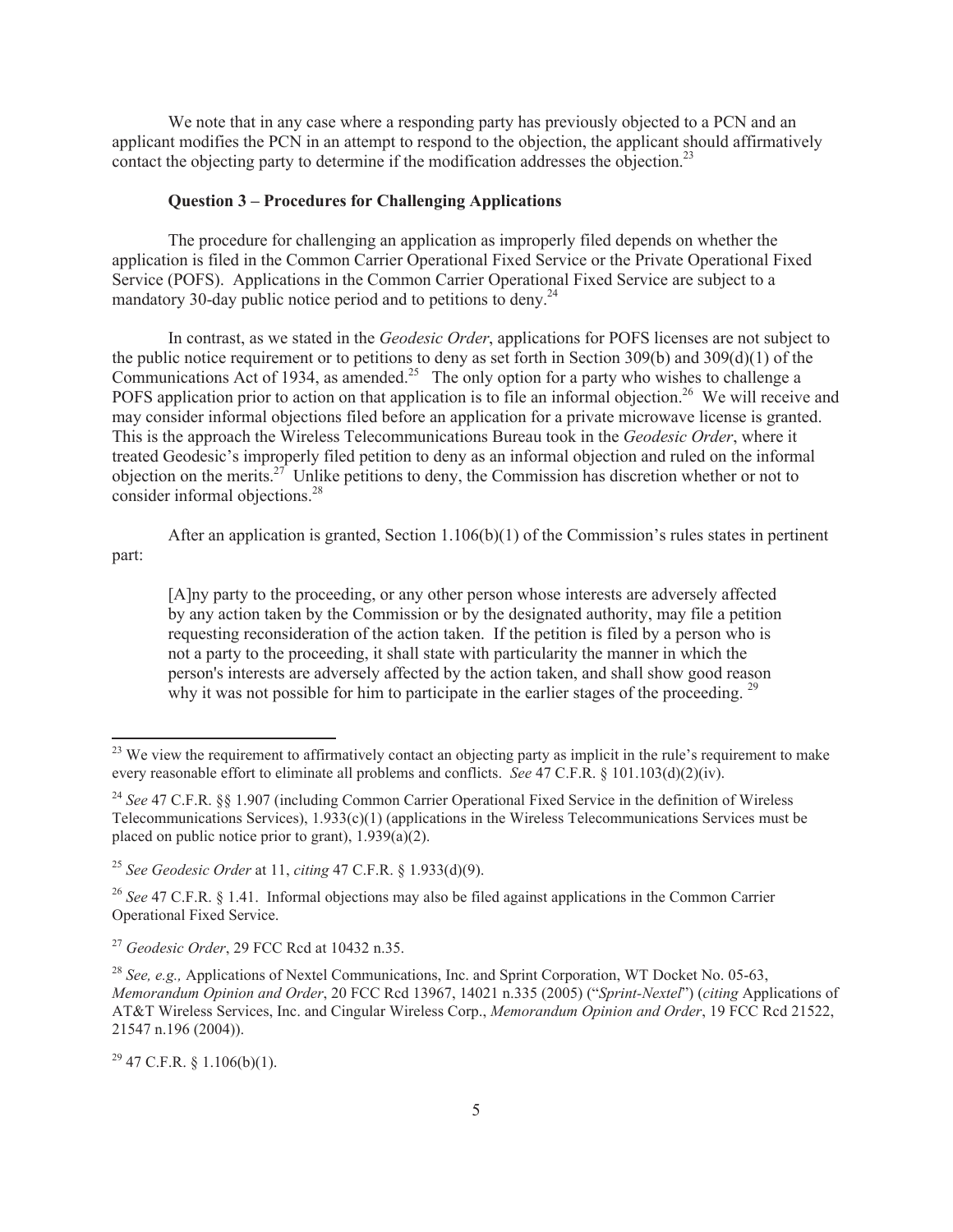In those cases where a POFS application is granted shortly after the application is placed on an informational public notice, an adversely affected party may be able to demonstrate that it was not possible "to participate in the earlier stages of the proceeding."<sup>30</sup> For example, in the *Geodesic Order*, we exercised our discretion to consider Auburn's pleading as a petition for reconsideration and denied that petition on the merits.

## **Question 4 – Growth Channels – Request for Comment**

Unlike the other questions addressed above, we believe it would be appropriate to seek comment on one of FWCC's questions concerning growth channels – frequencies that a party coordinates not for immediate use, but as part of its plans for future expansion.<sup>31</sup> FWCC's questions are, "When a party has coordinated growth channels, and another party seeks to license those channels, which party has the burden of showing need for the channels? What are the elements of a successful showing? Is there a fixed time limit for holding growth channels?" The relevant rules are Section 101.103(d)(2)(xi) and (xii) of the Commission's rules, which state:

(xi) Parties should keep other parties with whom they are coordinating advised of changes in plans for facilities previously coordinated. If applications have not been filed 6 months after coordination was initiated, parties may assume that such frequency use is no longer desired unless a second notification has been received within 10 days of the end of the 6 month period. Renewal notifications are to be sent to all originally notified parties, even if coordination has not been successfully completed with those parties; and

(xii) Any frequency reserved by a license for future use in the bands subject to this part must be released for use by another licensee, permittee or applicant upon a showing by the latter that it requires an additional frequency and cannot coordinate one that is not reserved for future use.<sup>32</sup>

FWCC's first two questions regarding growth channels concern what is needed to make a showing that an applicant "requires an additional frequency and cannot coordinate one that is not reserved for future use."<sup>33</sup> In the *Geodesic Order*, the Wireless Telecommunications Bureau's Broadband Division interpreted Geodesic's filing of an application for a frequency as a demonstration of its need, stating: "If one party is willing to file an application and start the clock ticking on the construction requirement, and another party has not, then the former has shown a greater need for the frequency."<sup>34</sup> FWCC argues that this statement is inconsistent with the language of the rule because it puts the burden of a showing on the party holding the growth channel, whereas FWCC believes the rule puts the burden on the incoming user.<sup>35</sup> We disagree with FWCC's interpretation. The Broadband Division's decision in Geodesic was not intended to create a burden on the party holding the growth channel to make a demonstration that it should be allowed to keep the channel, and the rule does not contemplate comparative evaluation of each

<sup>30</sup> *Id*.

<sup>&</sup>lt;sup>31</sup> *See* FWCC Request for Declaratory Ruling at 7.

 $32$  47 C.F.R. § 101.103(d)(2)(xii).

 $33$  47 C.F.R. § 101.103(d)(2)(xii).

<sup>34</sup> *See Geodesic Order*, 29 FCC Rcd at 10434 ¶ 16.

<sup>&</sup>lt;sup>35</sup> FWCC Request for Declaratory Ruling at 8.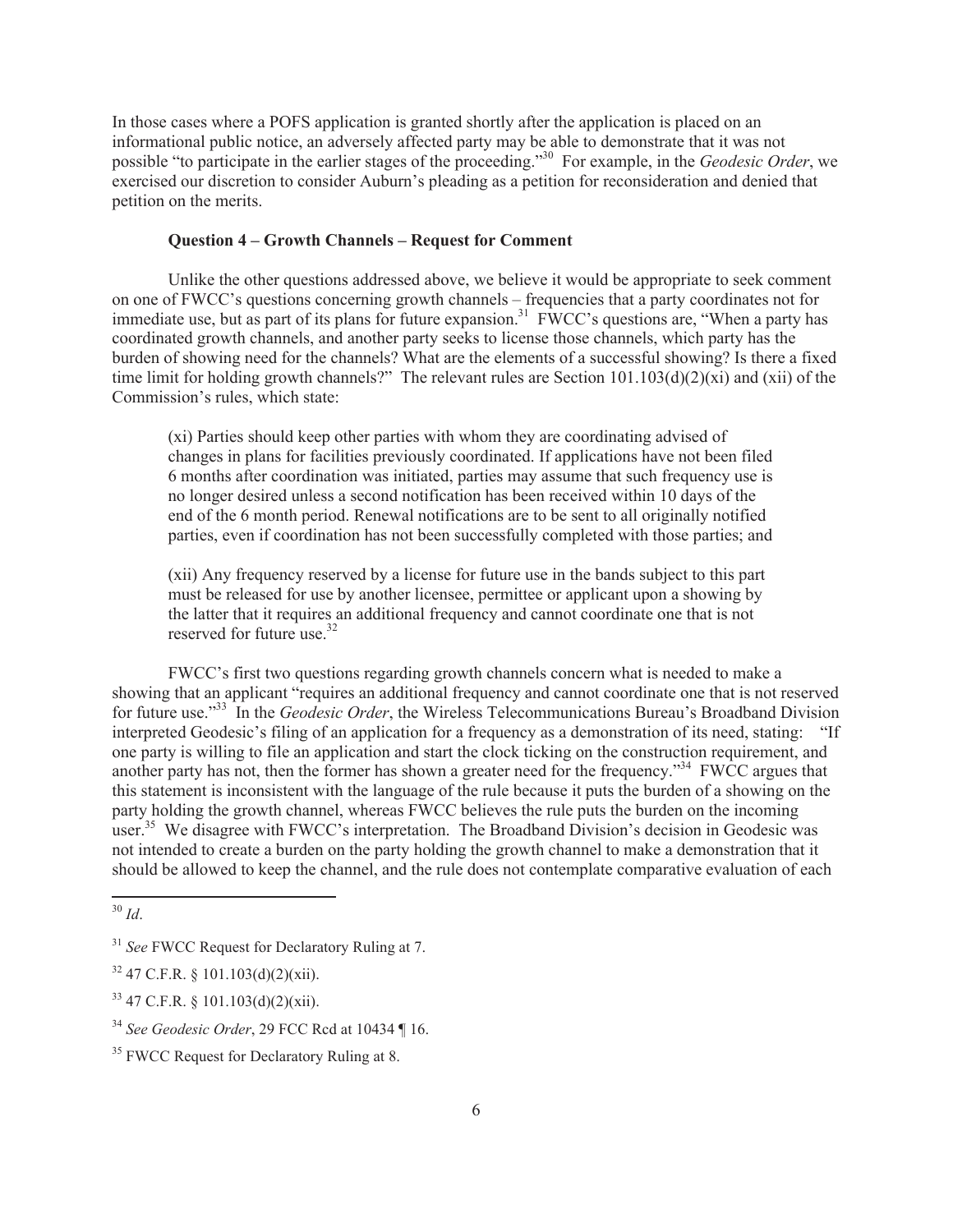party's need for a particular frequency. The decision in Geodesic simply articulated that filing an application in and of itself is sufficient to show that the applicant requires an additional frequency, which satisfies the first prong in Section  $101.013(d)(2)(xii)$ . In order to demonstrate that an applicant cannot coordinate a channel that is not reserved for future use, which is the second prong of the test in Section 101.103(d)(2)(xii), the Broadband Division of the Wireless Telecommunications Bureau has required an applicant to provide a statement from a frequency coordinator stating that it was not possible to coordinate a non-reserved channel. If the applicant shows that the applicant cannot coordinate a channel that is not reserved for future use and is prepared to file an application we believe that the rule requires that the party holding the growth channel must release it.

The second issue FWCC raises with respect to growth channels is whether there is a fixed time limit for holding growth channels. Previously, the Commission has interpreted Section  $101.013(d)(2)(xii)$ of the Commission's rules to indicate that growth channels may be held for "months," "not years."<sup>36</sup> Further, the Commission has stated that "any party needing to hold growth channels for longer than six months must demonstrate a need for them in the event another entity is unable to clear another channel."<sup>37</sup> In 1999, in *Asia Skylink*, the Wireless Telecommunications Bureau's former Public Safety and Private Wireless Division found that a party could not hold growth channels for more than six years without offering a justification for its need for them.<sup>38</sup> In the *Geodesic Order*, the Wireless Telecommunications Bureau's Broadband Division required Auburn to relinquish its growth channels, which it had been holding for 2.5 years without building out the frequencies.<sup>39</sup>

FWCC suggests that the Commission's statements in the *Part 101 Report and Order* are inconsistent with the text of the rules because the rule does not contain any specific time limit on growth channels.<sup>40</sup> We disagree. While FWCC is correct that there is no specific fixed time limit in the rule, the rules clearly contemplate that there are limits to an applicant's ability to hold on to growth channels.

We ask commenters whether the Commission should contemplate commencing a rulemaking proceeding to establish a fixed time limit for how long parties may hold growth channels. Is there a widespread problem with applicants reserving growth channels that a fixed time limit would address? Would a fixed time limit place a burden on applicants who have a legitimate need to build large systems? Alternatively, what rule changes would commenters recommend that the Commission consider to modify its treatment of growth channels?

ACCORDINGLY, IT IS ORDERED, pursuant to Section 4(i) of the Communications Act of 1934, as amended, and Section 1.2 of the Commission's Rules, 47 C.F.R. § 1.2, that the Request for Declaratory Ruling filed by the Fixed Wireless Communications Coalition on October 23, 2014 IS GRANTED to the extent indicated above.

<sup>&</sup>lt;sup>36</sup> Reorganization and Revision of Parts 1, 2, 21, and 94 of the Rules to Establish a New Part 101 Governing Terrestrial Microwave Fixed Radio Services, *Report and Order*, 11 FCC Rcd 13449, 13473 n.102 (1996) (*Part 101 Report & Order*).

<sup>37</sup> *Part 101 Report & Order*, 11 FCC Rcd at 13474 ¶ 66.

<sup>38</sup> Asia Skylink, Inc., *Memorandum Opinion and Order*, DA 99-2965 (WTB PS&PWD rel. Dec. 23, 1999) (*Asia Skylink*) at ¶ 14.

<sup>39</sup> *See Geodesic Order*, 29 FCC Rcd at 10435 ¶ 18.

<sup>&</sup>lt;sup>40</sup> FWCC Request for Declaratory Ruling at 8.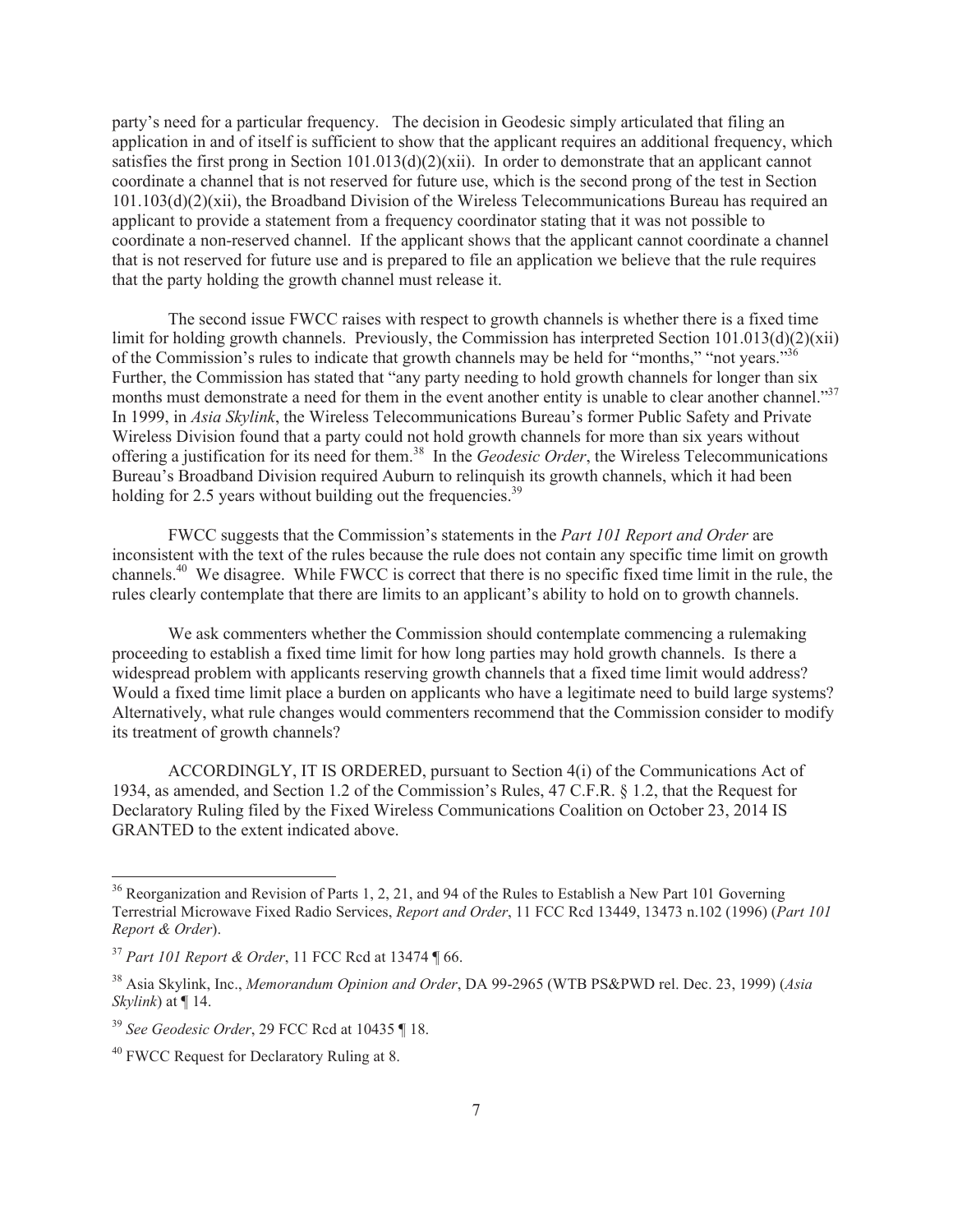#### **Procedural Matters**

Pursuant to section 1.2 of the Commission's rules, 47 C.F.R. § 1.2, interested parties may file comments and reply comments on or before the dates indicated above. Comments may be filed by paper or by using the Commission's Electronic Comment Filing System (ECFS).

- Electronic Filers: Comments may be filed electronically using the Internet by accessing the ECFS: http://fjallfoss.fcc.gov/ecfs2/.
- Paper Filers: Parties who choose to file by paper must file an original and one copy of each filing.

Filings can be sent by hand or messenger delivery, by commercial overnight courier, or by first-class or overnight U.S. Postal Service mail. All filings must be addressed to the Commission's Secretary, Office of the Secretary, Federal Communications Commission.

- · All hand-delivered or messenger-delivered paper filings for the Commission's Secretary must be delivered to FCC Headquarters at 445 12th Street, SW, Room TW-A325, Washington, DC 20554. The filing hours are 8:00 a.m. to 7:00 p.m. All hand deliveries must be held together with rubber bands or fasteners. Any envelopes and boxes must be disposed of before entering the building.
- Commercial overnight mail (other than U.S. Postal Service Express Mail and Priority Mail) must be sent to 9300 East Hampton Drive, Capitol Heights, MD 20743.
- · U.S. Postal Service first-class, Express, and Priority mail must be addressed to 445 12th Street, SW, Washington DC 20554.

People with Disabilities: To request materials in accessible formats for people with disabilities (braille, large print, electronic files, audio format), send an e-mail to fcc504@fcc.gov or call the Consumer & Governmental Affairs Bureau at 202-418-0530 (voice), 202-418-0432 (tty).

The proceeding this Notice initiates shall be treated as a "permit-but-disclose" proceeding in accordance with the Commission's *ex parte* rules.<sup>41</sup> Persons making *ex parte* presentations must file a copy of any written presentation or a memorandum summarizing any oral presentation within two business days after the presentation (unless a different deadline applicable to the Sunshine period applies). Persons making oral *ex parte* presentations are reminded that memoranda summarizing the presentation must (1) list all persons attending or otherwise participating in the meeting at which the *ex parte*  presentation was made, and (2) summarize all data presented and arguments made during the presentation. If the presentation consisted in whole or in part of the presentation of data or arguments already reflected in the presenter's written comments, memoranda or other filings in the proceeding, the presenter may provide citations to such data or arguments in his or her prior comments, memoranda, or other filings (specifying the relevant page and/or paragraph numbers where such data or arguments can be found) in lieu of summarizing them in the memorandum. Documents shown or given to Commission

<sup>41</sup> 47 C.F.R. §§ 1.1200 *et seq*.